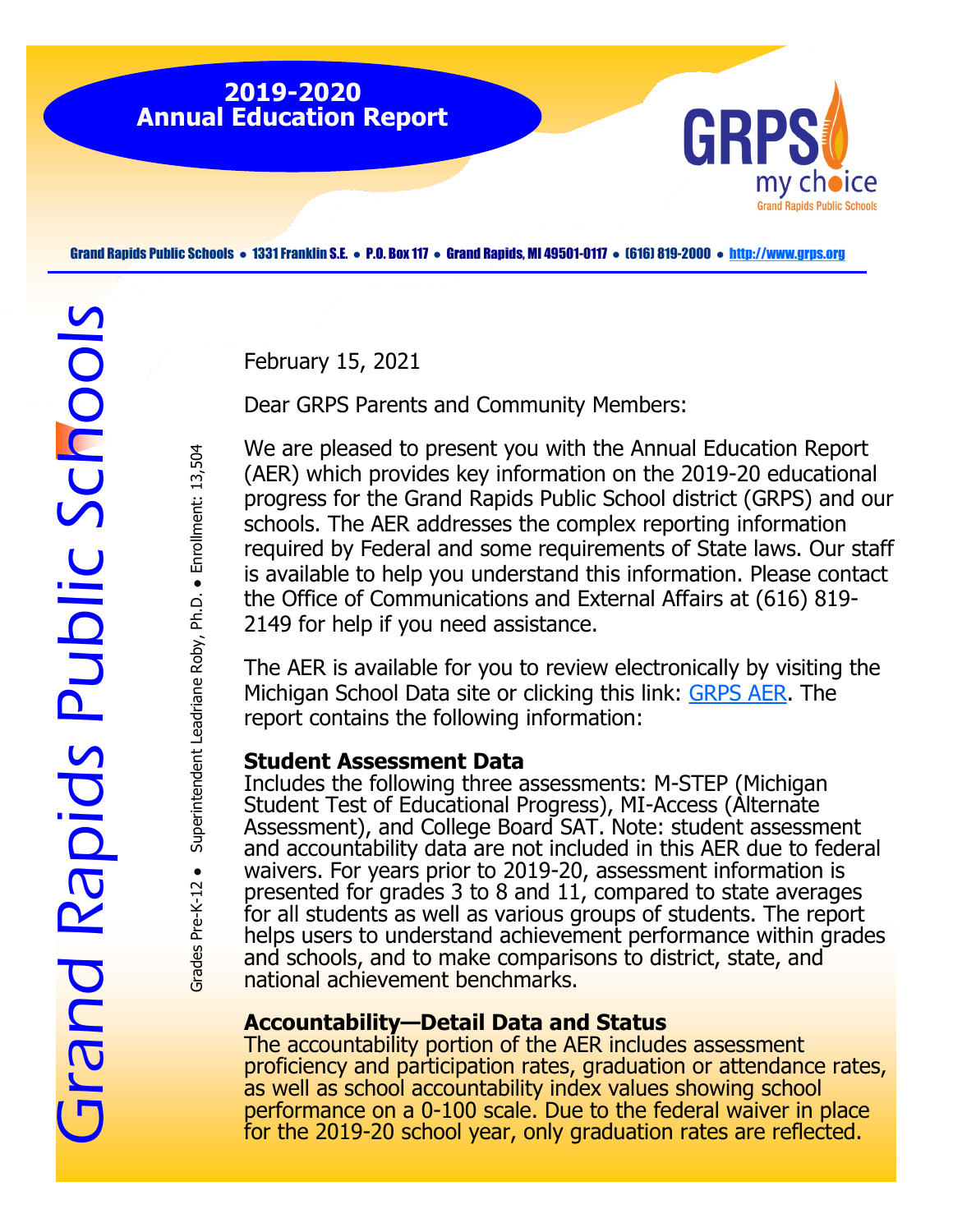# **Teacher Qualification Data**

Identifies teacher qualifications at the district and school levels and reports percentage of core academic classes taught by teachers not considered highly qualified to teach such classes.

# **NAEP Data (National Assessment of Educational Progress)**

Provides State results of the national assessment in mathematics and reading every other year in grades 4 and 8. The most current results are from 2019.

## **Key Initiatives to Accelerate Achievement**

The table below lists each of our schools along with key initiatives for accelerate achievement. Student assessments and accountability were waived for the 2019-20 school year due to the pandemic.

| <b>School Name</b>                               | 2019-2020<br><b>Support Category</b> | Key Initiative to Accelerate Achievement                               |
|--------------------------------------------------|--------------------------------------|------------------------------------------------------------------------|
| Aberdeen Elementary<br>School                    | N/A                                  | District's Academic Plan: Backwards Mapping<br>and Assessment Literacy |
| Alger Middle School                              | N/A                                  | District's Academic Plan: Backwards Mapping<br>and Assessment Literacy |
| <b>Bethany Based School</b>                      | N/A                                  | District's Academic Plan: Backwards Mapping<br>and Assessment Literacy |
| <b>Blandford Nature Center</b><br>School         | N/A                                  | District's Academic Plan: Backwards Mapping<br>and Assessment Literacy |
| <b>Brookside School</b>                          | N/A                                  | District's Academic Plan: Backwards Mapping<br>and Assessment Literacy |
| <b>Buchanan School</b>                           | N/A                                  | District's Academic Plan: Backwards Mapping<br>and Assessment Literacy |
| <b>Burton Elementary School</b>                  | N/A                                  | District's Academic Plan: Backwards Mapping<br>and Assessment Literacy |
| <b>Burton Middle School</b>                      | N/A                                  | District's Academic Plan: Backwards Mapping<br>and Assessment Literacy |
| <b>CA Frost Environmental</b><br>Science Academy | N/A                                  | District's Academic Plan: Backwards Mapping<br>and Assessment Literacy |
| Campus Elementary<br>School                      | N/A                                  | District's Academic Plan: Backwards Mapping<br>and Assessment Literacy |
| Center for Economicology                         | N/A                                  | District's Academic Plan: Backwards Mapping<br>and Assessment Literacy |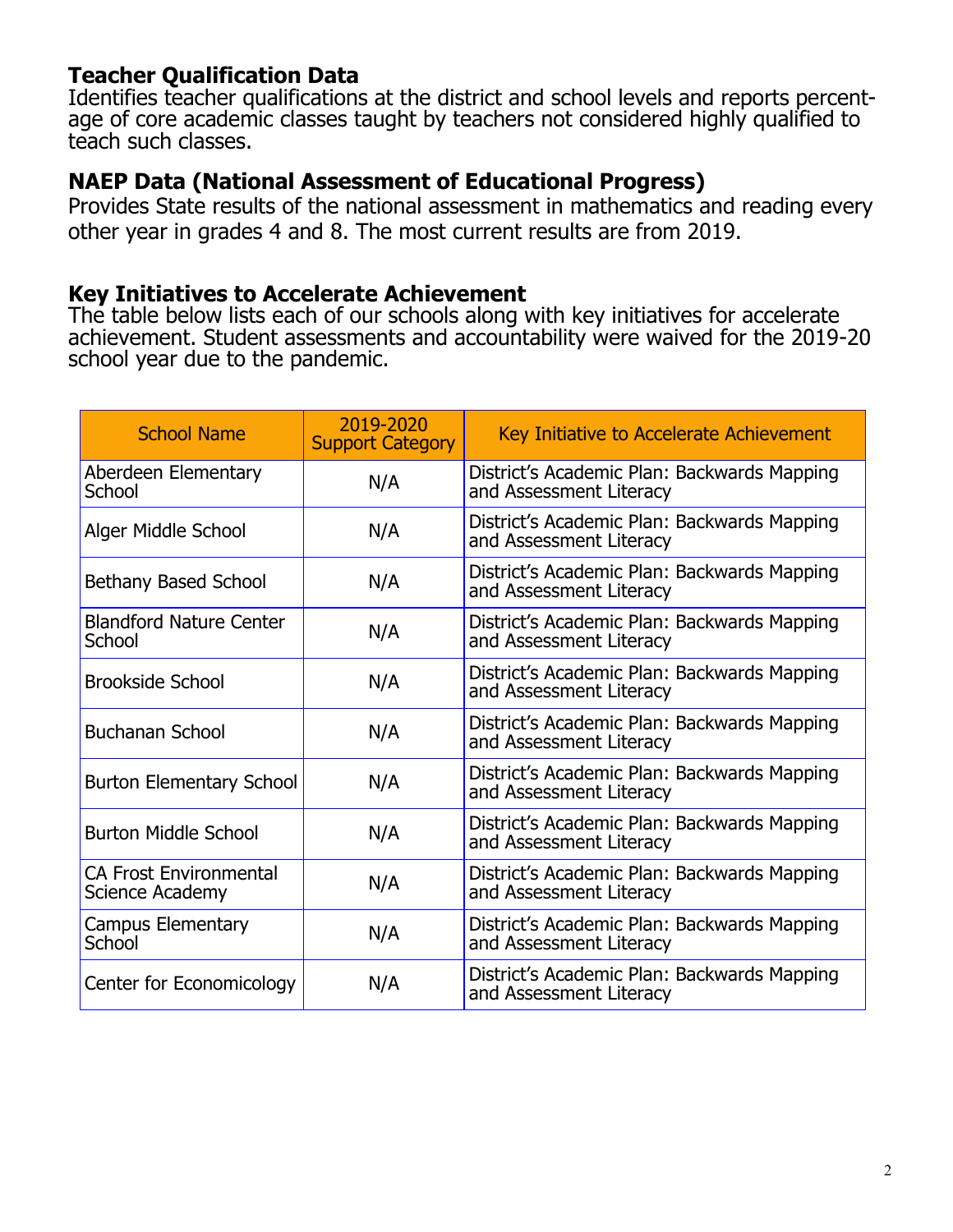| <b>School Name</b>                               | 2019-20<br><b>Support Category</b> | Key Initiative to Accelerate Achievement                               |
|--------------------------------------------------|------------------------------------|------------------------------------------------------------------------|
| Cesar E. Chavez Elementary<br>School             | N/A                                | District's Academic Plan: Backwards<br>Mapping and Assessment Literacy |
| City Middle/High School                          | N/A                                | District's Academic Plan: Backwards<br>Mapping and Assessment Literacy |
| Coit Arts Academy                                | N/A                                | District's Academic Plan: Backwards<br>Mapping and Assessment Literacy |
| <b>Congress Elementary School</b>                | N/A                                | District's Academic Plan: Backwards<br>Mapping and Assessment Literacy |
| <b>Dickinson School</b>                          | N/A                                | District's Academic Plan: Backwards<br>Mapping and Assessment Literacy |
| <b>East Leonard School</b>                       | N/A                                | District's Academic Plan: Backwards<br>Mapping and Assessment Literacy |
| Gerald R. Ford Academic Center                   | N/A                                | District's Academic Plan: Backwards<br>Mapping and Assessment Literacy |
| <b>Grand Rapids Learning Center</b>              | N/A                                | District's Academic Plan: Backwards<br>Mapping and Assessment Literacy |
| Grand Rapids Montessori Public<br>School         | N/A                                | District's Academic Plan: Backwards<br>Mapping and Assessment Literacy |
| <b>Grand Rapids Public Museum</b><br>School      | N/A                                | District's Academic Plan: Backwards<br>Mapping and Assessment Literacy |
| Grand Rapids University Prepara-<br>tory Adademy | N/A                                | District's Academic Plan: Backwards<br>Mapping and Assessment Literacy |
| <b>Harrison Elementary</b>                       | N/A                                | District's Academic Plan: Backwards<br>Mapping and Assessment Literacy |
| <b>Home Education Site</b>                       | N/A                                | District's Academic Plan: Backwards<br>Mapping and Assessment Literacy |
| <b>Innovation Central High School</b>            | N/A                                | District's Academic Plan: Backwards<br>Mapping and Assessment Literacy |
| John Ball Park Zoo School                        | N/A                                | District's Academic Plan: Backwards<br>Mapping and Assessment Literacy |
| Ken-O-Sha Park Elementary<br>School              | N/A                                | District's Academic Plan: Backwards<br>Mapping and Assessment Literacy |
| Kent Education Center-Beltline                   | N/A                                | District's Academic Plan: Backwards<br>Mapping and Assessment Literacy |
| Kent Education Center-Oakleigh                   | N/A                                | District's Academic Plan: Backwards<br>Mapping and Assessment Literacy |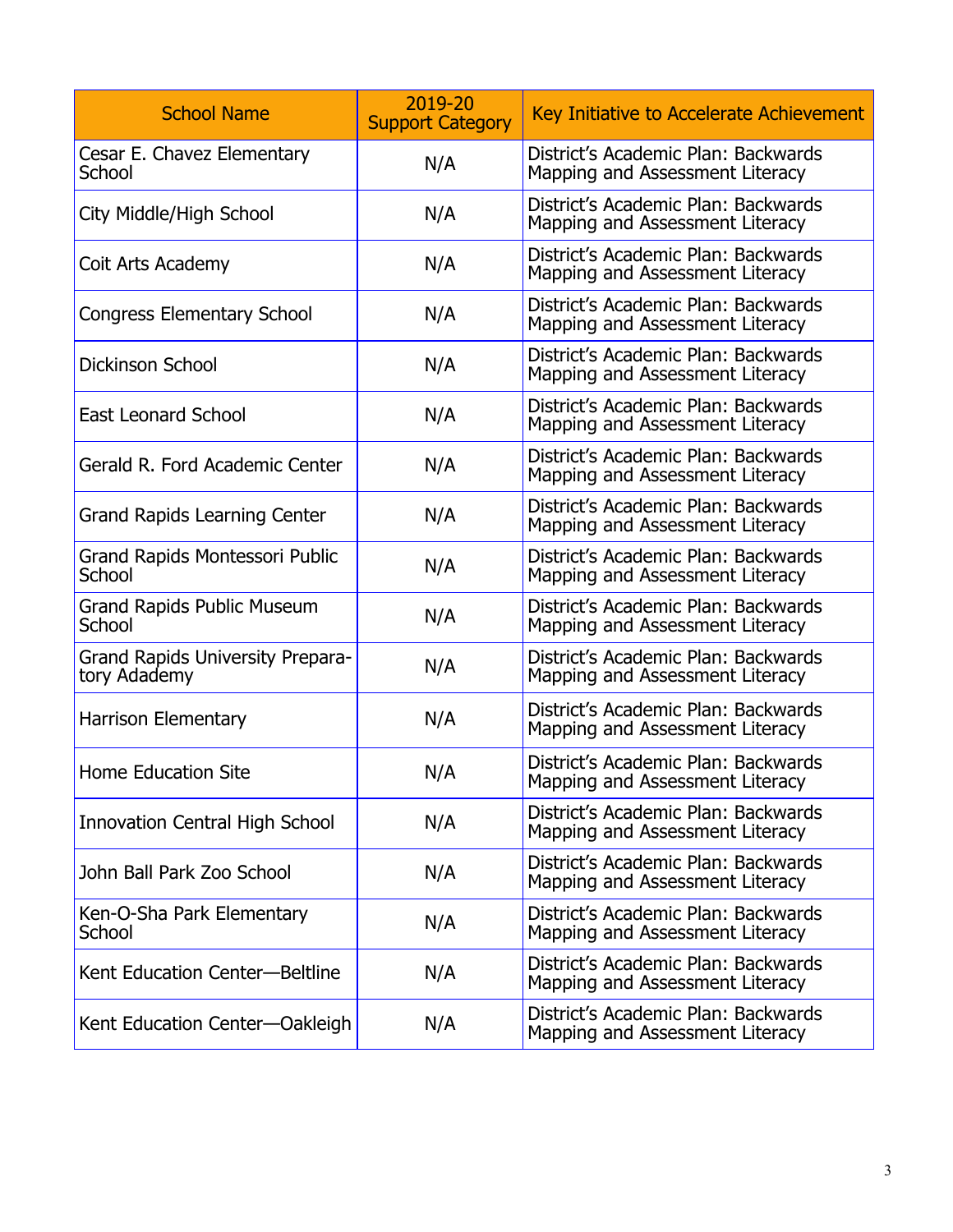| <b>School Name</b>                         | 2019-2020<br><b>Support Category</b> | Key Initiative to Accelerate Achievement                                      |
|--------------------------------------------|--------------------------------------|-------------------------------------------------------------------------------|
| Kent Hills School                          | N/A                                  | District's Academic Plan: Backwards Mapping and<br><b>Assessment Literacy</b> |
| <b>Kent Vocational Options</b>             | N/A                                  | District's Academic Plan: Backwards Mapping and<br><b>Assessment Literacy</b> |
| Lincoln Campus                             | N/A                                  | District's Academic Plan: Backwards Mapping and<br><b>Assessment Literacy</b> |
| Martin Luther King Leader-<br>ship Academy | N/A                                  | District's Academic Plan: Backwards Mapping and<br><b>Assessment Literacy</b> |
| <b>Mulick Park Elementary</b><br>School    | N/A                                  | District's Academic Plan: Backwards Mapping and<br><b>Assessment Literacy</b> |
| <b>Newcomers Community</b><br>School       | N/A                                  | District's Academic Plan: Backwards Mapping and<br><b>Assessment Literacy</b> |
| North Park Montessori<br>Academy           | N/A                                  | District's Academic Plan: Backwards Mapping and<br><b>Assessment Literacy</b> |
| Ottawa Hills High School                   | N/A                                  | District's Academic Plan: Backwards Mapping and<br><b>Assessment Literacy</b> |
| <b>Palmer School</b>                       | N/A                                  | District's Academic Plan: Backwards Mapping and<br><b>Assessment Literacy</b> |
| Riverside Middle School                    | N/A                                  | District's Academic Plan: Backwards Mapping and<br><b>Assessment Literacy</b> |
| <b>Shawmut Hills School</b>                | N/A                                  | District's Academic Plan: Backwards Mapping and<br><b>Assessment Literacy</b> |
| <b>Sherwood Global Studies</b><br>Academy  | N/A                                  | District's Academic Plan: Backwards Mapping and<br><b>Assessment Literacy</b> |
| <b>Sibley School</b>                       | N/A                                  | District's Academic Plan: Backwards Mapping and<br><b>Assessment Literacy</b> |
| Southeast Career Path-<br>ways             | N/A                                  | District's Academic Plan: Backwards Mapping and<br><b>Assessment Literacy</b> |
| Southwest Community<br>Campus              | N/A                                  | District's Academic Plan: Backwards Mapping and<br><b>Assessment Literacy</b> |
| <b>Stocking Elementary</b>                 | N/A                                  | District's Academic Plan: Backwards Mapping and<br><b>Assessment Literacy</b> |
| Union High School                          | N/A                                  | District's Academic Plan: Backwards Mapping and<br><b>Assessment Literacy</b> |
| Westwood Middle School                     | N/A                                  | District's Academic Plan: Backwards Mapping and<br><b>Assessment Literacy</b> |